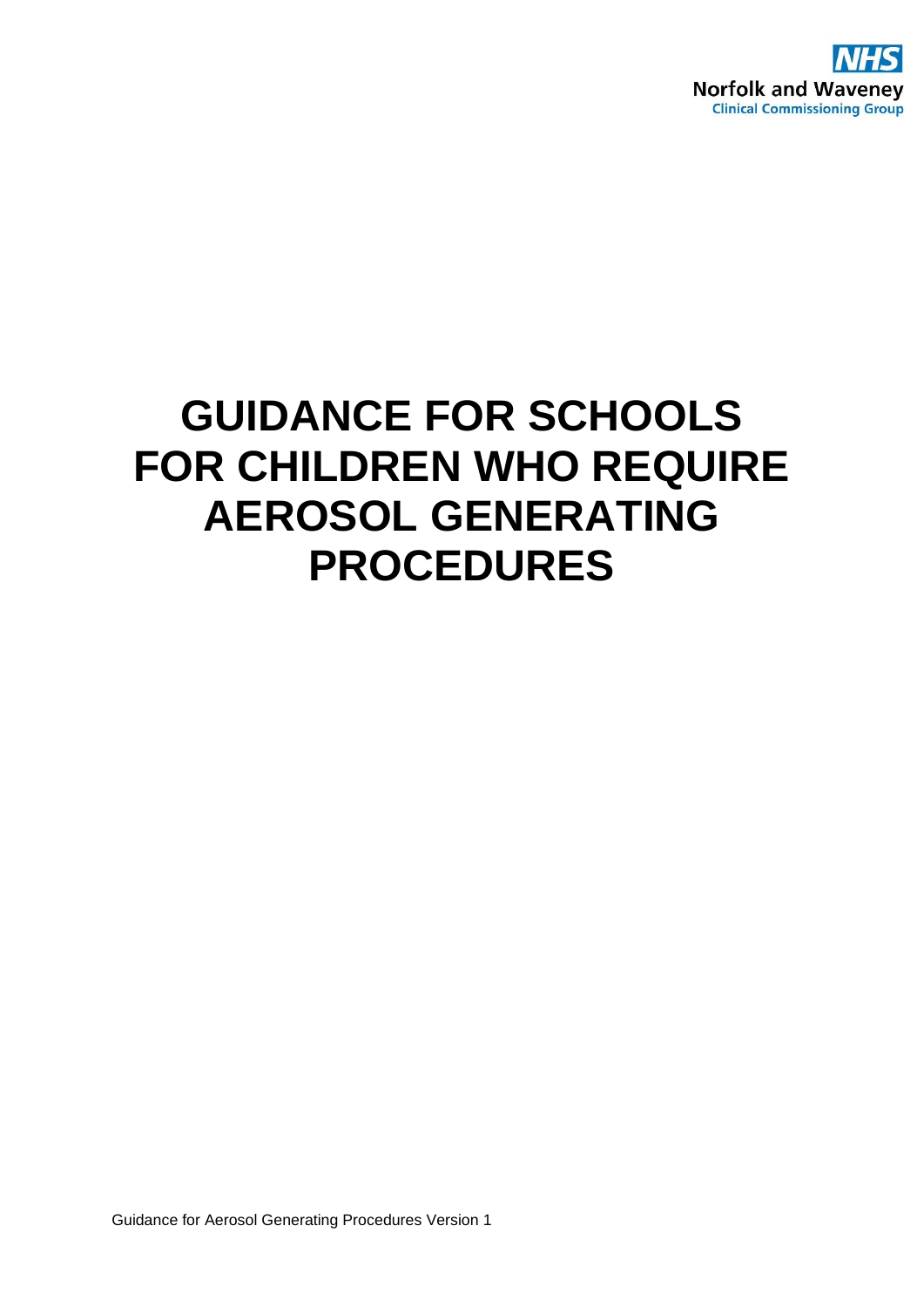| <b>Name of document:</b> | Guidance for schools for children who require aerosol                                                                                                                                                                                                                                                                                                     |
|--------------------------|-----------------------------------------------------------------------------------------------------------------------------------------------------------------------------------------------------------------------------------------------------------------------------------------------------------------------------------------------------------|
|                          | generating procedures                                                                                                                                                                                                                                                                                                                                     |
| <b>Version:</b>          | 1.0                                                                                                                                                                                                                                                                                                                                                       |
| Date of this version:    | 28th October 2020                                                                                                                                                                                                                                                                                                                                         |
| <b>Produced by:</b>      | Produced by Mid and South Essex, and North East<br><b>Essex Clinical Commissioning Groups and Public</b><br>Health. This document has been reviewed and adapted<br>to consider our local systems by:                                                                                                                                                      |
|                          | Mark Gower, Designated Clinical Officer (SEND),<br>NHS Norfolk and Waveney Clinical Commissioning<br>Group                                                                                                                                                                                                                                                |
|                          | Bronwen Roper, Integrated Clinical Lead for<br>Independent Provider Safety, NHS Norfolk and<br><b>Waveney Clinical Commissioning Group</b>                                                                                                                                                                                                                |
|                          | Judy Ames, Infection Prevention and Control Nurse,<br>NHS Norfolk and Waveney Clinical Commissioning<br>Group                                                                                                                                                                                                                                             |
|                          | Derryth Wright, Head of Health, Safety and Wellbeing<br><b>Norfolk County Council</b>                                                                                                                                                                                                                                                                     |
|                          | Steph Askew, Head of VS SEND, Norfolk County<br>Council                                                                                                                                                                                                                                                                                                   |
|                          | Tabitha Filer, Senior Clinical Lead for Complex<br>Provision Children and Young People, NHS Norfolk and<br><b>Waveney Clinical Commissioning Group</b>                                                                                                                                                                                                    |
|                          | Andy O'Connell RN (Child), Senior Children and Young<br>People's Complex Case Nurse, NHS Norfolk and<br><b>Waveney Clinical Commissioning Group</b>                                                                                                                                                                                                       |
|                          | Angie Oughton, Senior Children and Young People's<br>Complex Case Nurse, NHS Norfolk and Waveney<br><b>Clinical Commissioning Group</b>                                                                                                                                                                                                                   |
| What is if for?          | The following guidance has been developed by NHS<br>Norfolk and Waveney Clinical Commissioning Group<br>using the most up to date Department of Education<br>guidance and Public Health Information and supports<br>the safe return to schools (during and following<br>Coronavirus) for children and young people with aerosol<br>generating procedures. |
| Who is it aimed at?      | For schools with children who require aerosol<br>generating procedures                                                                                                                                                                                                                                                                                    |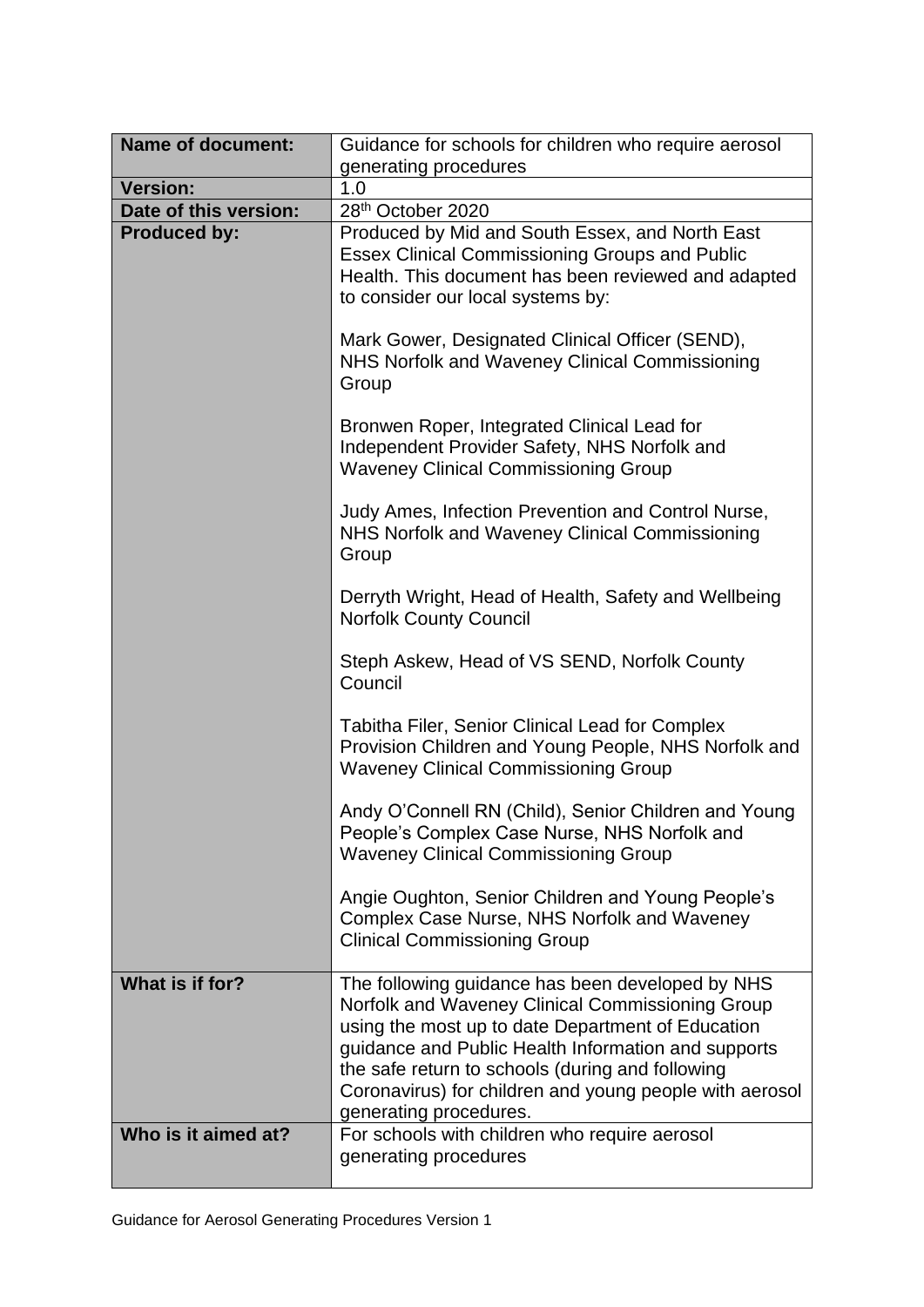| <b>Reviewed by:</b> |  |
|---------------------|--|
| <b>Approved by:</b> |  |
| Date approved:      |  |
| Signed:             |  |

| Appendix: | Flowchart for risk assessment of aerosol generating<br>procedures and the need for FFP3 masks |
|-----------|-----------------------------------------------------------------------------------------------|
|           |                                                                                               |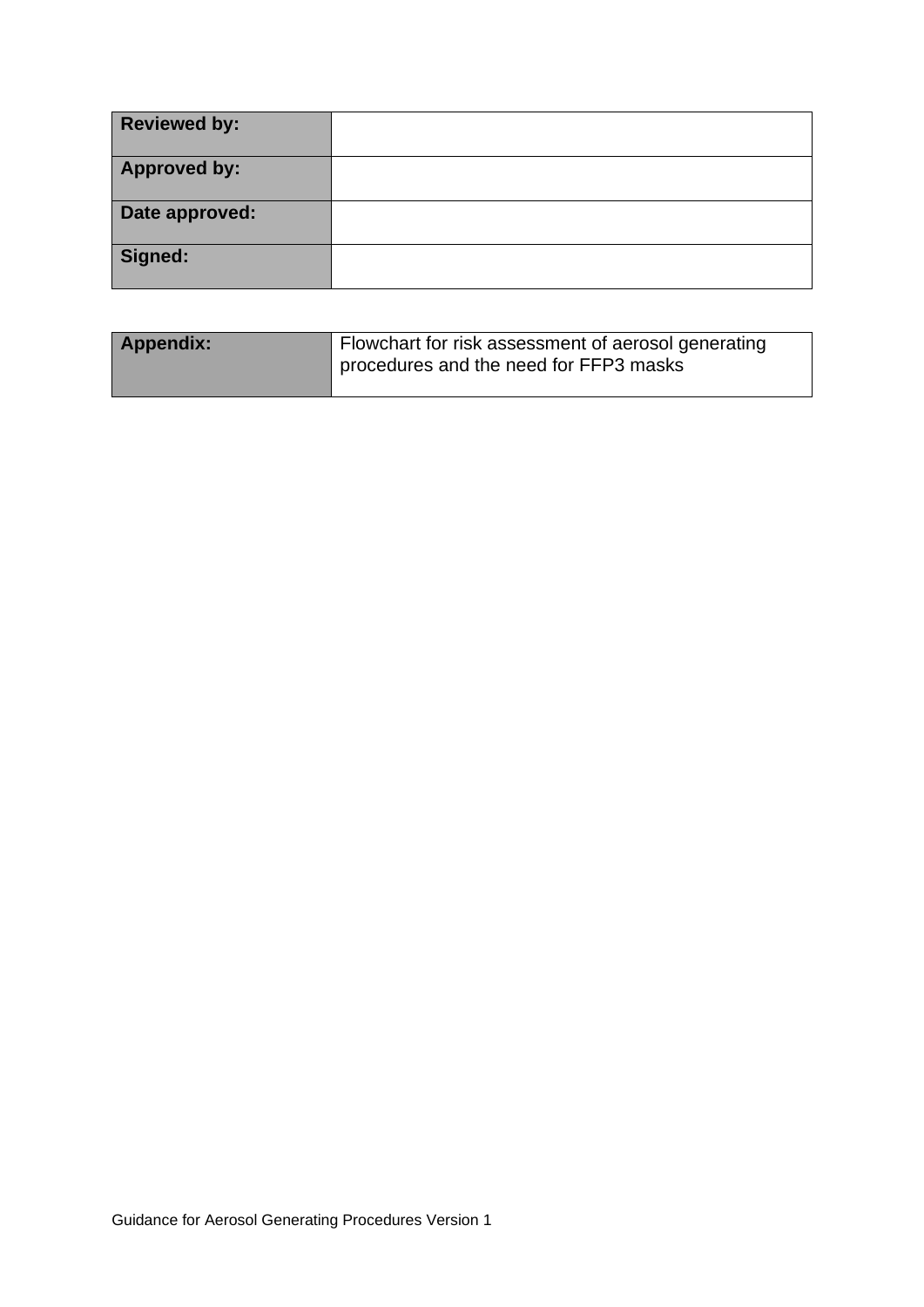# **Guidance for schools for children who require aerosol generating procedures**

#### **Revision Highlights**

- Oral Suctioning has been reclassified by Public Health England and is **not** an aerosol generating procedure. NHS Norfolk and Waveney Clinical Commissioning Group (NWCCG) have endorsed this change.
- Oral suctioning has been defined as suctioning that does not go beyond the oral cavity.
- The oral cavity includes the lips, the lining inside the cheeks and lips, the front two thirds of the tongue, the upper and lower gums, the floor of the mouth under the tongue, the bony roof of the mouth, and the small area behind the wisdom teeth.
- Personal Protective Equipment (PPE) required for undertaking oral suctioning fluid repellent mask (type IIR), nitrile gloves and an apron
- Supporting children who regularly spit or require physical contact should continue to receive care in the same way, including any existing routine use of PPE.

The following guidance has been developed by NWCCG using the most up to date Department of Education (DoE) guidance and Public Health Information and supports the safe return to schools for children and young people with aerosol generating procedures (AGPs).

The guidance is for use in schools within Norfolk and Suffolk. It outlines what specific steps should be taken to care for children with complex medical needs, such as:

- Respiratory tract suctioning NOT including oral suctioning
- Tracheostomy care including suctioning
- Non-invasive ventilation (NIV); Bi-level Positive Airway Pressure Ventilation (BiPAP) and Continuous Positive Airway Pressure Ventilation (CPAP)
- Induction of sputum using nebulised saline (excluding medication)
- High flow nasal oxygen (HFNO)
- Manual ventilation

### **Oral Suctioning**

Oral Suctioning is not classified as an AGP. Oral suctioning is defined as suctioning that does not go beyond the oral cavity. The oral cavity includes the lips, the lining inside the cheeks and lips, the front two thirds of the tongue, the upper and lower gums, the floor of the mouth under the tongue, the bony roof of the mouth, and the small area behind the wisdom teeth.

Each child's risk assessment within school will need to be reviewed to confirm the nature of the suctioning required. Please contact the child's health care professional identified in the health care plan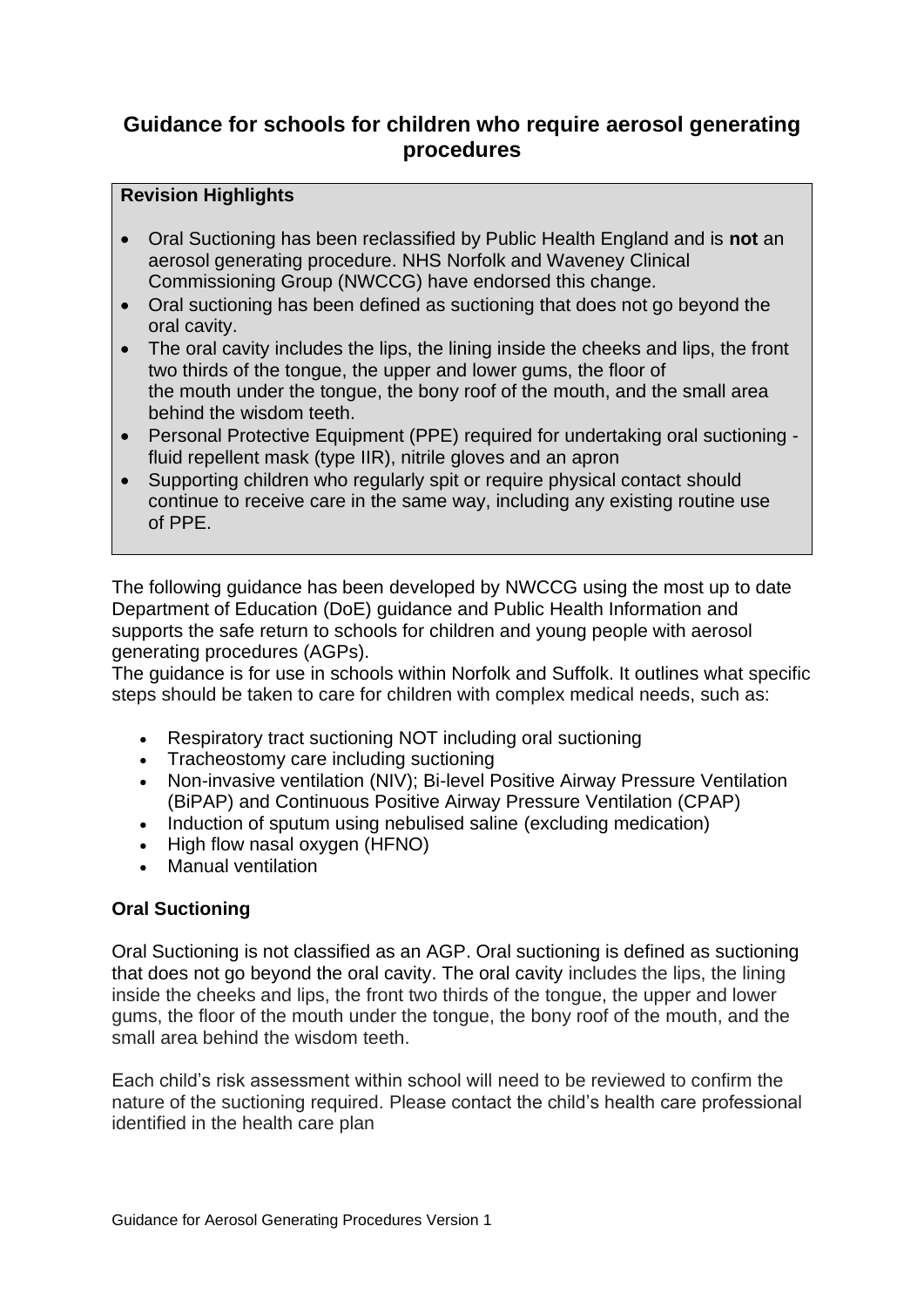*Please note*: Staff will still be required to wear fluid repellent masks (type IIR), nitrile gloves and an apron when undertaking oral suctioning.

**Safe working in education including PPE (updated 21st July 2020)** [https://www.gov.uk/government/publications/safe-working-in-education-childcare-and](https://www.gov.uk/government/publications/safe-working-in-education-childcare-and-childrens-social-care/safe-working-in-education-childcare-and-childrens-social-care-settings-including-the-use-of-personal-protective-equipment-ppe)[childrens-social-care/safe-working-in-education-childcare-and-childrens-social-care](https://www.gov.uk/government/publications/safe-working-in-education-childcare-and-childrens-social-care/safe-working-in-education-childcare-and-childrens-social-care-settings-including-the-use-of-personal-protective-equipment-ppe)[settings-including-the-use-of-personal-protective-equipment-ppe](https://www.gov.uk/government/publications/safe-working-in-education-childcare-and-childrens-social-care/safe-working-in-education-childcare-and-childrens-social-care-settings-including-the-use-of-personal-protective-equipment-ppe) And

<https://www.schools.norfolk.gov.uk/coronavirus/health-safety-and-wellbeing>

https://www.gov.uk/government/publications/safe-working-in-education-childcare-andchildrens-social-care/safe-working-in-education-childcare-and-childrens-social-caresettings-including-the-use-of-personal-protective-equipment-ppe#fn:1

## **Aerosol Generating Procedures (AGP's)**

These medical procedures increase the risk of transmission through aerosols (tiny droplets) being transferred from the child to the care giver. These are known as AGPs. Staff performing AGPs in these settings should follow [Public Health Guidance](https://www.gov.uk/government/publications/wuhan-novel-coronavirus-infection-prevention-and-control#ppe-guidance-by-healthcare-context) and wear the correct PPE, which is:

- A FFP3 respirator (mask)
- Nitrile gloves
- A long-sleeved fluid repellent gown
- Eye protection (goggles/visor)

A long-sleeved disposable fluid repellent gown (covering the arms and body) or disposable fluid repellent coveralls, a filtering face piece class 3 (FFP3) respirator, a full-face shield or visor and gloves are recommended during AGPs on possible and confirmed cases, regardless of the clinical setting. Subject to local risk assessment, the same precautions apply for all pupils regardless of case status in contexts of sustained coronavirus (COVID-19) transmission. Where an AGP is a single procedure, PPE is subject to single use with disposal after each contact or procedure as appropriate. The respirator (FFP3 mask) required for AGPs must be fitted by someone trained to do so. This is known as 'fit testing'. Staff in education and children's social care settings who need support with fit testing should contact the appropriate health lead for the child or young person. This could be through either the Designated Clinical Officer (DCO) for Special Educational Needs and/or Disabilities (SEND) for support from the local Clinical Commissioning Group (CCG), or the lead nursing team at the health provider. Children and young people (CYP) should be taken from the classroom or shared area for any AGP to be carried out in a designated room with the doors closed and any windows opened. If this is not possible, for example in children and young people who require sporadic care, such as urgent tracheostomy tube changes or urgent suctioning, individual risk assessments should be carried out. In all instances, efforts should be made to:

• Ensure that only staff who are needed to undertake the procedure are present and that no other children or young people are in the room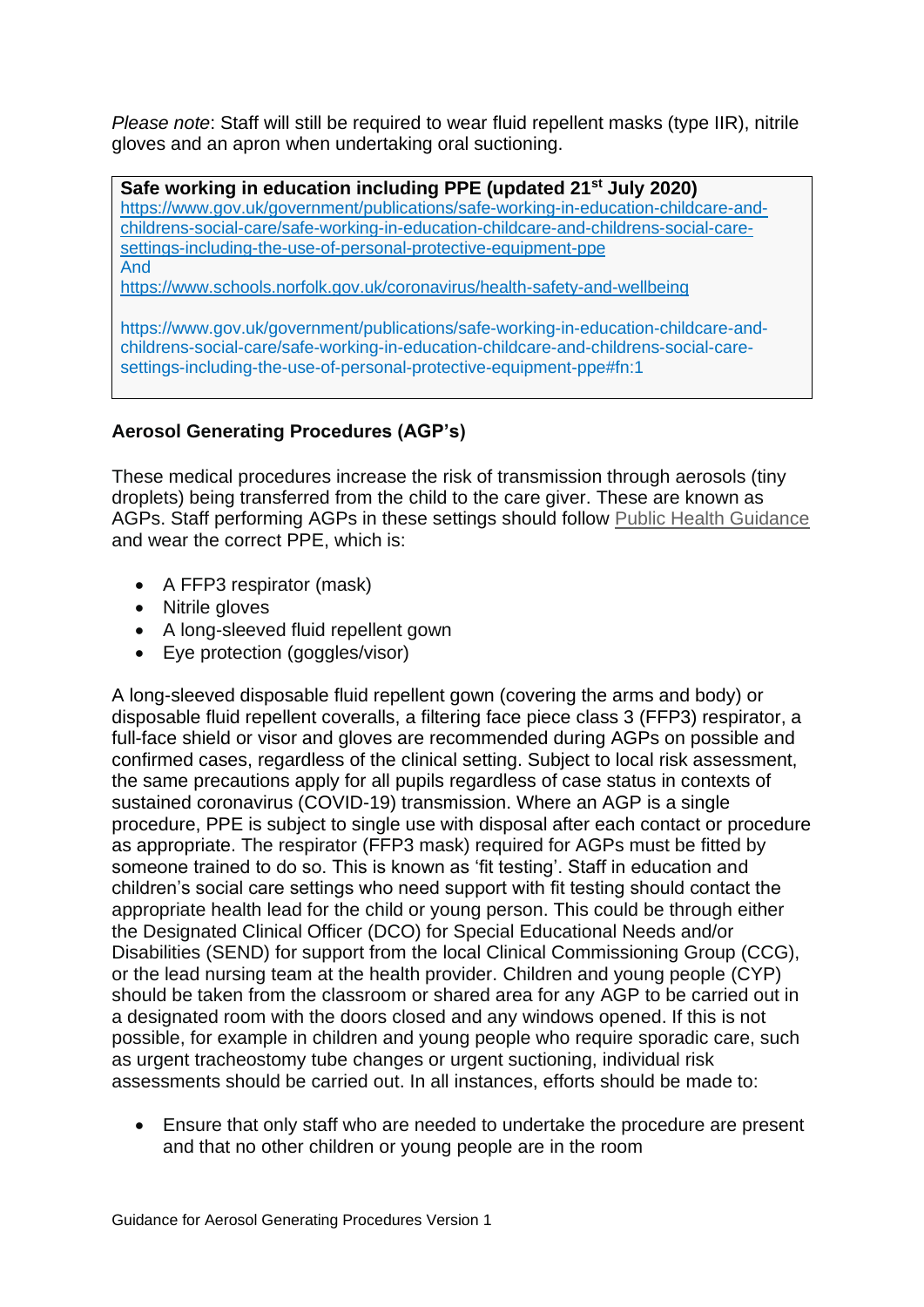- Minimise clutter to make the process of cleaning the room as straightforward as possible
- Clean all surfaces and ventilate the room following a procedure and before anyone not wearing appropriate PPE enters. Clearance of infectious particles after an AGP is dependent on the ventilation and air change within the room. For a room without ventilation, this will take an hour.

#### **Public Health England (PHE) –**

[https://www.gov.uk/government/publications/wuhan-novel-coronavirus-infection](https://www.gov.uk/government/publications/wuhan-novel-coronavirus-infection-prevention-and-control/covid-19-infection-prevention-and-control-guidance-aerosol-generating-procedures)[prevention-and-control/covid-19-infection-prevention-and-control-guidance-aerosol](https://www.gov.uk/government/publications/wuhan-novel-coronavirus-infection-prevention-and-control/covid-19-infection-prevention-and-control-guidance-aerosol-generating-procedures)[generating-procedures](https://www.gov.uk/government/publications/wuhan-novel-coronavirus-infection-prevention-and-control/covid-19-infection-prevention-and-control-guidance-aerosol-generating-procedures)

#### **For children requiring AGP procedures during the school day the following procedure applies:**

- 1. CYP should have suctioning undertaken in a room separate from other staff and pupils with a closed door. This room must have some ventilation e.g. windows
- 2. The person undertaking the intervention should wear the correct PPE as follows and in accordance with PHE;
	- FFP3 respirator
	- Nitrile Gloves
	- Long-sleeved fluid repellent gown if reusable follow laundry advice
	- Eye protection/Visor
	- Clothes that can be washed at 60 degrees and only worn for the time working with the child.
- 3. The room should remain vacant for a minimum of one hour after an AGP has taken place. The hour begins after the AGP takes place.
- 4. Staff undertaking the procedure must decontaminate hands and change disposable gloves and gown between each suction procedure.
- 5. After the child leaves the room it must be deep cleaned if an AGP has taken place.
- 6. The staff member should be supported to take off disposable PPE on leaving the room (please see link below on donning and doffing), which should be disposed of in an orange bag if suction has taken place during the time with the child. Clinical waste bags should be stored separately for 72 hours prior to disposal.
- 7. Staff should ensure a notice is clearly visible on the outside of the room where AGPs have taken place, indicating time of AGP and safe time of entry for others wishing to enter the room without enhanced PPE.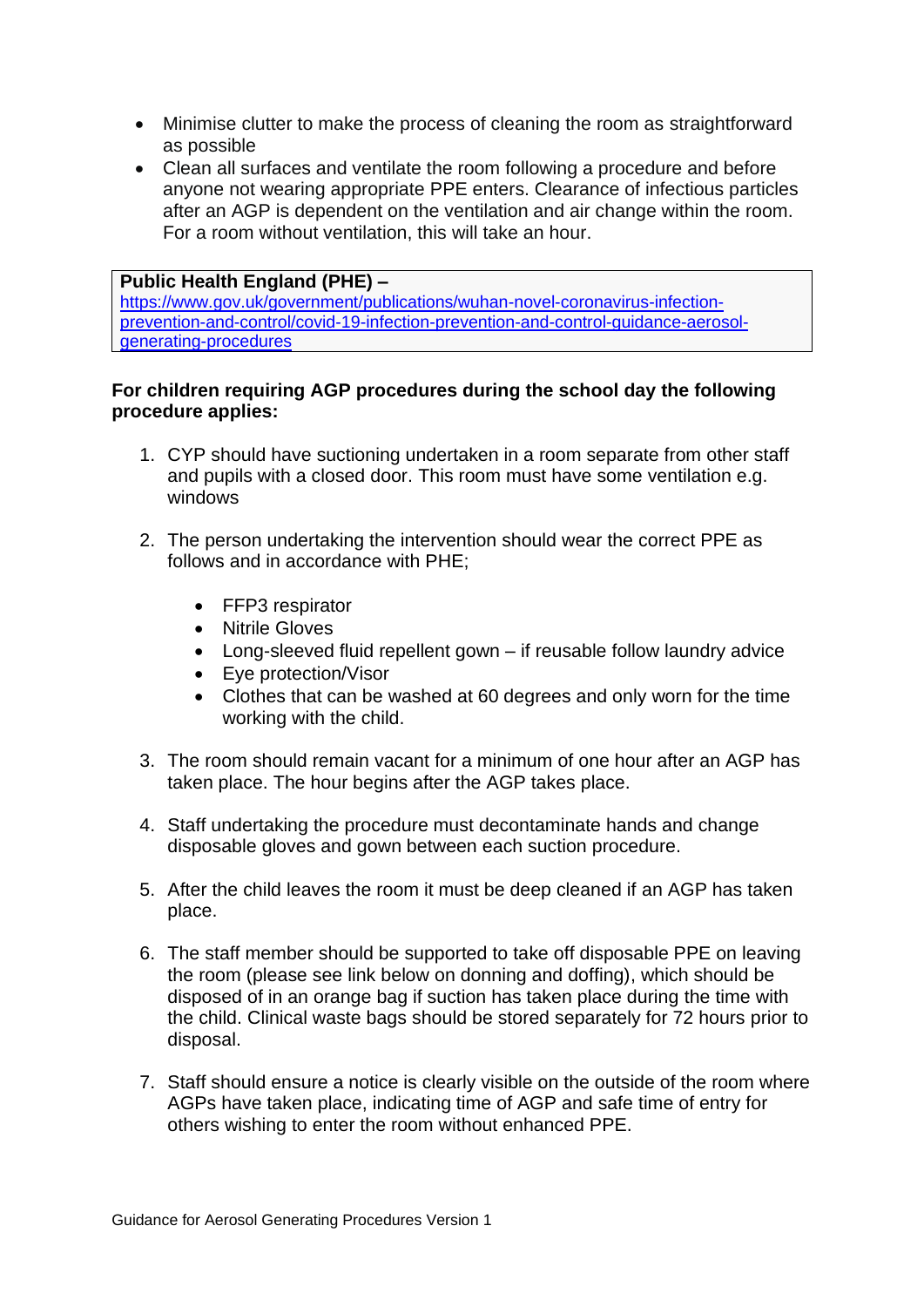- 8. Staff undertaking AGPs should where possible have access to a shower and be able to wash their hair, before changing into clean clothes at the end of their session with the CYP if deep respiratory or tracheal suctioning has taken place. This is seen as best practice but recognised as not practical in many settings.
- 9. Staff undertaking AGPs should change into their own clothing before leaving the premises and place their working clothes/uniform into either a plastic bag or clean pillowcase, ready to launder at home.
- 10.Laundry Clothes must be washed in biological washing powder at 60 degrees or above and tumbled dried.

#### **How to put on (donning) and take off (doffing) PPE**

[https://www.gov.uk/government/publications/covid-19-personal-protective-equipment](https://www.gov.uk/government/publications/covid-19-personal-protective-equipment-use-for-aerosol-generating-procedures)[use-for-aerosol-generating-procedures](https://www.gov.uk/government/publications/covid-19-personal-protective-equipment-use-for-aerosol-generating-procedures)

CYP should only be offered school provision if the above requirements can be met.

PPE – In accordance with the Government guidance on  $21<sup>st</sup>$  July 2020, it is the school's responsibility to purchase and supply their own PPE. Norfolk schools can continue to order using this [link.](https://forms.office.com/Pages/ResponsePage.aspx?id=fhcZFOBXD0-v8P1htUnRDmCW9VApAhZEuaf3LMqwQHRUOEhWMUI3TkpHUUpTTFM3RzgxTFlOWVhJNCQlQCN0PWcu)

[https://www.gov.uk/government/publications/safe-working-in-education-childcare-and](https://www.gov.uk/government/publications/safe-working-in-education-childcare-and-childrens-social-care/safe-working-in-education-childcare-and-childrens-social-care-settings-including-the-use-of-personal-protective-equipment-ppe)[childrens-social-care/safe-working-in-education-childcare-and-childrens-social-care](https://www.gov.uk/government/publications/safe-working-in-education-childcare-and-childrens-social-care/safe-working-in-education-childcare-and-childrens-social-care-settings-including-the-use-of-personal-protective-equipment-ppe)[settings-including-the-use-of-personal-protective-equipment-ppe](https://www.gov.uk/government/publications/safe-working-in-education-childcare-and-childrens-social-care/safe-working-in-education-childcare-and-childrens-social-care-settings-including-the-use-of-personal-protective-equipment-ppe)

If schools or parents have any questions regarding PPE for home to school transport they should be directed to the relevant local authority transport team.

#### **Supporting children who regularly spit or require physical contact**

If non-symptomatic children present behaviours which may increase the risk of droplet transmission (such as biting, licking, kissing or spitting) or require care that cannot be provided without close hands-on contact, they should continue to receive care in the same way, including any existing routine use of PPE. The issues will be specific to each child or young person and individual risk assessments should be reviewed this should consider the need for additional space and frequent cleaning of surfaces, objects and toys.

In these circumstances, to reduce the risk of COVID-19 transmission, no additional PPE is necessary because these are non-symptomatic children in a nonhealthcare setting and so the risk of viral transmission is very low. However, additional space and frequent cleaning of surfaces, objects and toys will be required. Cleaning arrangements should be increased in all settings, with a specific focus on surfaces which are touched a lot.